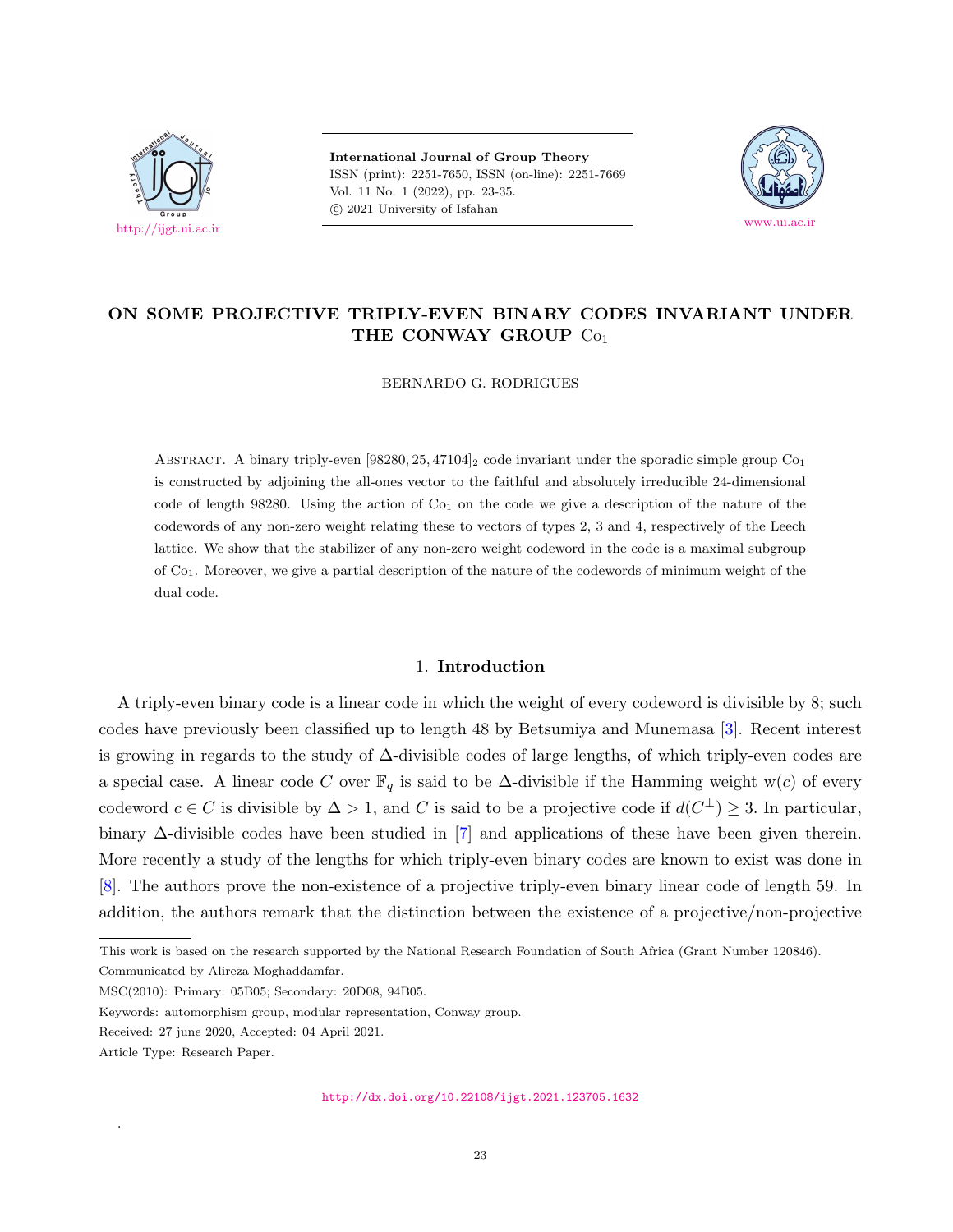*q r* -divisible code of a certain length matters for the determination of upper bounds on the maximum possible cardinality of partial *t*-spreads. They also give references of an example of non-existence of a projective 2<sup>3</sup>-divisible code of length 52 while non-projective codes of this length exist. It follows from [[8,](#page-11-2) Fact 1] that triply-even binary codes exist for length  $n \geq 60$ .

In the present note we answer a question posed by Wolfgang Knapp on the combinatorial properties of a 25-dimensional submodule of the permutation module of length  $98280$  invariant under  $Co<sub>1</sub>$  which contains the unique irreducible faithful 24-dimensional code as a subcode of codimension 1. Given the relevance of the study of triply-even binary codes, we present the binary codes examined in this paper as examples of triply-even projective binary codes of large length admitting a sporadic simple group as a permutation group of automorphisms. We also examine the properties of some point- and blockprimitive 1-designs obtained as support 1-designs of the non-zero codewords of this triply-even binary 25-dimensional code of length 98280.

In the theorem given below, we summarize our results; the specific results relating to the codes are given as propositions in the following sections.

<span id="page-1-1"></span>**Theorem 1.1.** Let G be the simple group  $\text{Co}_1$  of Conway. Let V be the Leech lattice modulo 2, and  $\Omega$ *be the orbit of length* 98280 *obtained by the action of*  $G$  *on*  $V$  *and*  $\mathbb{F}_2\Omega$  *the corresponding permutation*  $model\ over\ \mathbb{F}_2$  invariant under  $G.$  Then the following hold:

- (a) F2Ω *contains a unique submodule of dimension* 25*. Let* C<sup>25</sup> *denote this submodule. Then*  $C_{25} = \langle C_{24}, 1 \rangle$ , where  $C_{24}$  is the unique faithful and irreducible  $C_{01}$ -invariant  $\mathbb{F}_2$ -module of *dimension* 24*;*
- (b) C<sup>25</sup> *is a projective triply-even code;*
- (c) C<sup>25</sup> *is not spanned by its minimum-weight codewords;*
- (d)  $Aut(C_{25}) \cong Co<sub>1</sub>$ ;
- (e) the codewords of non-zero weight in  $C_{25}$  are stabilized by maximal subgroups of  $G$ *.*

The paper is organized as follows: in Section [2](#page-1-0) we outline the background and notation and in Section [3](#page-3-0) we give a brief overview on the  $Co<sub>1</sub>$  group. In Section [4](#page-4-0) we describe the construction method used, and give our results on the 25-dimensional binary code invariant under  $Co<sub>1</sub>$  in the ensuing sections.

#### 2. **Terminology**

<span id="page-1-0"></span>In this section, we state some useful facts in coding theory, design theory and finite group theory. Our notation for designs and groups will be standard, and it is as in [[2](#page-11-3)] and ATLAS [\[6\]](#page-11-4).

Let F be a finite field of order  $q = p^t$ , where p is a prime and  $t \in \mathbb{N}$ ; and G a finite group. Let  $\Omega$  be a finite *G*-set, i.e.  $\Omega$  is a finite set and there is a *G*-action on  $\Omega$ , namely, a map  $\cdot$  : $G \times \Omega \longrightarrow \Omega$  given by  $(g,\omega)\mapsto g\cdot\omega$ , satisfying  $(g\cdot h)\cdot\omega=g\cdot(h\cdot\omega)$  for all  $g,h\in G$  and all  $\omega\in\Omega$ , and that  $1\cdot\omega=\omega$  for all  $ω ∈ Ω$ *.* 

Then  $\mathbb{F}\Omega = \{\sum_{\omega \in \Omega} g_{\omega} \omega \mid g_{\omega} \in \mathbb{F}\}\$  is a vector space over  $\mathbb{F}$  with basis  $\Omega$ . Extending the *G*-action on  $\Omega$ linearly, FΩ becomes an F*G*-module, called an F*G*-permutation module with permutation basis Ω*,* (we remark that the permutation module  $\mathbb{F}\Omega$  need not be semisimple in general). The F-vector space  $\mathbb{F}\Omega$  is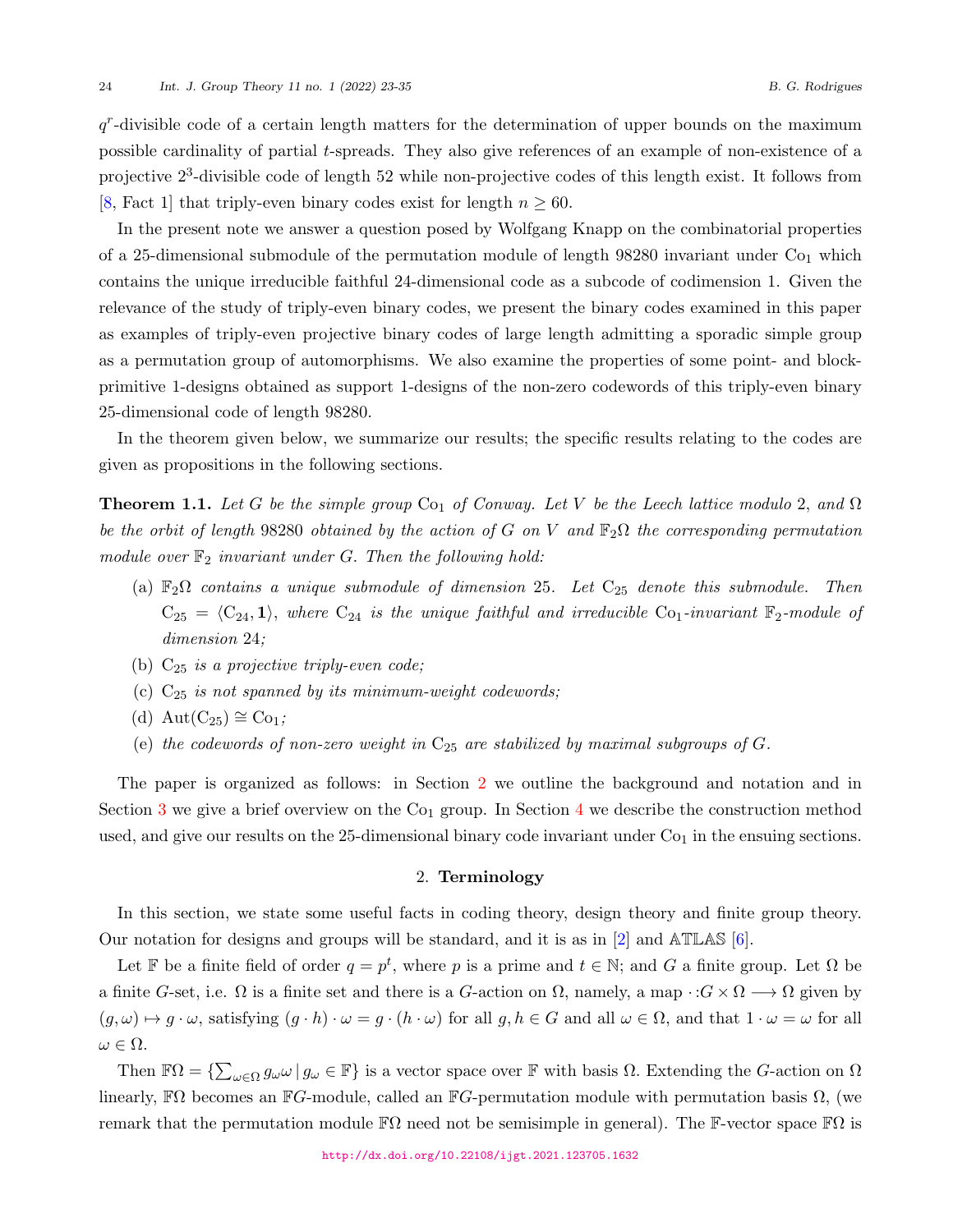equipped with a non-degenerate symmetric bilinear form

$$
\langle \sum_{\omega \in \Omega} g_{\omega} \omega, \sum_{\omega \in \Omega} h_{\omega} \omega \rangle = \sum_{\omega \in \Omega} g_{\omega} h_{\omega}, \forall \mathbf{g} = \sum_{\omega \in \Omega} g_{\omega} \omega \text{ and } \mathbf{h} = \sum_{\omega \in \Omega} h_{\omega} \omega \in \mathbb{F}\Omega
$$

called the standard inner product on  $\mathbb{F}\Omega$ . For any  $a \in G$  and any  $\mathbf{g} = \sum_{\omega \in \Omega} g_{\omega} \omega$  and  $\mathbf{h} = \sum_{\omega \in \Omega} h_{\omega} \omega \in$  $\mathbb{F}\Omega$ , we have

$$
\langle a(\mathbf{g}), a(\mathbf{h}) \rangle = \langle a(\sum_{\omega \in \Omega} g_{\omega} \omega), a(\sum_{\omega \in \Omega} h_{\omega} \omega) \rangle
$$
  

$$
= \langle \sum_{\omega \in \Omega} g_{\omega} a \omega, \sum_{\omega \in \Omega} h_{\omega} a \omega \rangle = \sum_{\omega \in \Omega} g_{\omega} h_{\omega}
$$
  

$$
= \langle \mathbf{g}, \mathbf{h} \rangle.
$$

So, the standard inner product on the vector space FΩ is *G*-invariant in the following sense:

$$
\langle a(\mathbf{g}), a(\mathbf{h}) \rangle = \langle \mathbf{g}, \mathbf{h} \rangle, \ \forall a \in G, \forall \mathbf{g}, \mathbf{h} \in \mathbb{F}\Omega.
$$

Moreover, for any  $U \subseteq \mathbb{F}\Omega$  denote  $U^{\perp} = \{ \mathbf{v} \in \mathbb{F}\Omega \mid \langle \mathbf{u}, \mathbf{v} \rangle = 0, \forall \mathbf{u} \in U \}$ . If C is an  $\mathbb{F}G$ -submodule of  $\mathbb{F}\Omega$ , then for any  $a \in G$  and  $c' \in C^{\perp}$ , and for any  $c \in C$ , by the *G*-invariance of the inner-product we have that

$$
\langle a\mathbf{c}', \mathbf{c} \rangle = \langle a\mathbf{c}', aa^{-1}\mathbf{c} \rangle = \langle \mathbf{c}', a^{-1}\mathbf{c} \rangle = 0,
$$

so  $a\mathbf{c}' \in C^{\perp}$ , i.e.,  $C^{\perp}$  is *G*-invariant. Hence,  $C^{\perp}$  is an  $\mathbb{F}G$ -submodule.

We say that *C* is an  $\mathbb{F}G$ -permutation code of  $\mathbb{F}\Omega$ , denoted by  $C \subseteq \mathbb{F}\Omega$ , if *C* is an  $\mathbb{F}G$ -submodule of the F*G*-permutation module FΩ; and a permutation code *C* is said to be irreducible if *C* is an irreducible F*G*-submodule of FΩ*.* Two linear codes are *isomorphic* if they can be obtained from one another by permuting the coordinate positions. For a linear code  $C$  of length  $n$  over  $\mathbb{F}$ , a permutation of the components of a codeword of length *n* is said to be a permutation automorphism of *C* if the permutation maps codewords to codewords. By Aut(*C*) we denote the automorphism group of *C* consisting of all the permutation automorphisms of *C*. With this we have that *G* acts on *C* and thus  $G \leq Aut(C)$  so that the code *C* becomes a FG-submodule of the permutation module FΩ. In this note we consider only binary linear codes, so we restrict our attention to permutation automorphisms. It is easy to see that *C* is an F*G*-permutation code of a *G*-permutation set  $\Omega$  of cardinality *n* if and only if there is a group homomorphism of  $G$  to  $Aut(C)$ .

A code *C* is *self-orthogonal* if  $C \subseteq C^{\perp}$ . The *hull* of *C* is  $Hull(C) = C \cap C^{\perp}$ . The all-one vector will be denoted by **1**, and is the constant vector of weight the length of the code, and whose coordinate entries consist entirely of 1's. A binary code *C* is *doubly-even* if all its non-zero codewords have weight divisible by four, and *triply-even* if all its non-zero codewords have weight divisible 8. Let *C* be a code of length *n*. The weight distribution of a code *C* is the sequence  $\{A_i | i = 0, 1, \ldots, n\}$ , where  $A_i$  is the number of codewords of weight *i* and the homogeneous polynomial  $W_C(x, y) = \sum_{i=0}^n A_i x^i y^{n-i}$  of degree *n* is called the weight enumerator of *C*. The weight enumerator of a code *C* and its dual  $C^{\perp}$  are related via MacWilliams' identity.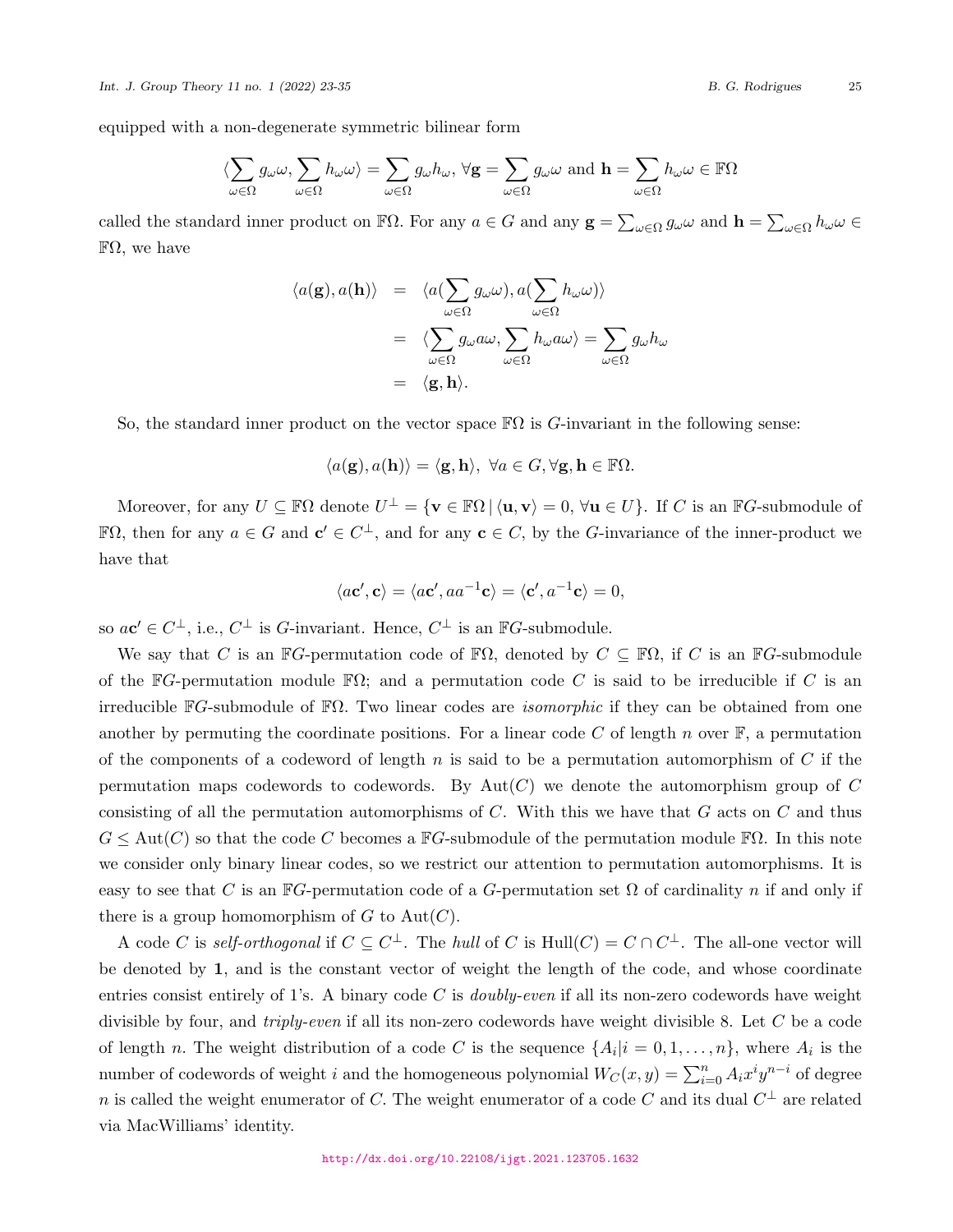An incidence structure  $\mathcal{D} = (\mathcal{P}, \mathcal{B}, \mathcal{I})$ , with point set  $\mathcal{P}$ , block set  $\mathcal{B}$  and incidence  $\mathcal{I}$  is a  $t$ - $(v, k, \lambda)$ *design*, if  $|\mathcal{P}| = v$ , every block  $B \in \mathcal{B}$  is incident with precisely k points, and every t distinct points are together incident with precisely  $\lambda$  blocks. The *complement* of  $\mathcal{D}$  is the structure  $\tilde{\mathcal{D}} = (\mathcal{P}, \mathcal{B}, \tilde{\mathcal{I}})$ , where  $\tilde{\mathcal{I}} = \mathcal{P} \times \mathcal{B} - \mathcal{I}$ . The dual structure of  $\mathcal{D}$  is  $\mathcal{D}^t = (\mathcal{B}, \mathcal{P}, \mathcal{I}^t)$ , where  $(B, p) \in \mathcal{I}^t$  if and only if  $(P, B) \in \mathcal{I}$ . Thus, the transpose of an incidence matrix for  $D$  is an incidence matrix for  $D<sup>t</sup>$ . We will say that the design is *symmetric* if it has the same number of points and blocks, and *self dual* if it is isomorphic to its dual.

The support of a nonzero vector  $x := (x_1, \ldots, x_n), x_i \in \mathbb{F}_q$  is the set of indices of its nonzero coordinates:  $\text{supp}(x) = \{i | x_i \neq 0\}$ . The *support design* of a code of length *n* for a given nonzero weight *w* is the design with *n* points of coordinate indices and blocks the supports of all codewords of weight *w.*

### 3. **The Conway group** Co<sup>1</sup>

<span id="page-3-0"></span>The *Leech lattice* is a certain 24-dimensional  $\mathbb{Z}$ -submodule of the 24-dimensional Euclidean space  $\mathbb{R}^{24}$ discovered by John Leech. John Conway showed that the automorphism group of the Leech lattice is a quasisimple group. Its central factor group is the Conway group  $Co<sub>1</sub>$ . The Conway groups  $Co<sub>2</sub>$  and Co<sup>3</sup> are stabilizers of sublattices of the Leech lattice. We give a brief description of the construction of these groups, omitting detail. The content of this section is mostly drawn from [[1\]](#page-11-5). A more recent and comprehensive account is given in  $[13]$  $[13]$ , see also  $[5, 11, 12]$  $[5, 11, 12]$  $[5, 11, 12]$  $[5, 11, 12]$  $[5, 11, 12]$  $[5, 11, 12]$ .

Let  $H = M_{24}$  and  $(\Omega, \mathcal{C})$  be the Steiner system  $S(24, 8, 5)$  for *H*. Let *V* be the permutation module over  $\mathbb{F}_2$  of *H* with basis  $\Omega$  and  $V_C$  the Golay code submodule. Let  $\mathbb{R}^{24}$  be the permutation module over the reals for *H* with basis  $\Omega$  and let  $\langle , \rangle$  be the symmetric bilinear form on  $\mathbb{R}^{24}$  for which  $\Omega$  is an orthogonal basis. Then  $\mathbb{R}^{24}$  together with  $\langle , \rangle$  is simply the 24-dimensional Euclidean space admitting the action of *H*, and for  $\sum_{\omega} \alpha_{\omega} \omega$  and  $\sum_{\omega} \beta_{\omega} \omega$  in  $\mathbb{R}^{24}$ ,

$$
\left\langle \sum_{\omega} \alpha_{\omega} \omega, \sum_{\omega} \beta_{\omega} \omega \right\rangle = \sum_{\omega} \alpha_{\omega} \beta_{\omega}.
$$

For  $v \in \mathbb{R}^{24}$  define  $q(v) = \langle v, v \rangle / 16$ . Thus *q* is a positive definite quadratic form on  $\mathbb{R}^{24}$ . Given  $Y \subseteq \Omega$ , define  $e_Y = \sum_{y \in Y} y \in \mathbb{R}^{24}$ . For  $\omega \in \Omega$  let  $\lambda_\omega = e_\Omega - 4\omega$ .

The Leech lattice is the set  $\Lambda$  of vectors  $v = \sum_{\omega} \alpha_{\omega} \omega \in \mathbb{R}^{24}$  such that:

- **:** ( $\Lambda$ 1)  $\alpha$ <sub>ω</sub>  $\in \mathbb{Z}$  for all  $\omega \in \Omega$ .
- **:**  $(\Lambda 2)$   $m(v) = (\sum_{\omega} \alpha_{\omega})/4 \in \mathbb{Z}$ .
- **:** ( $\Lambda$ 3)  $\alpha_{\omega} \equiv m(v) \pmod{2}$  for all  $\omega \in \Omega$ .
- **:**  $(A4) \mathcal{C}(v) = \{ \omega \in \Omega \mid \alpha_{\omega} \not\equiv m(v) \pmod{4} \} \in V_c.$

The Leech lattice  $\Lambda$  is a Z-submodule of  $\mathbb{R}^{24}$ . Let  $\Lambda_0$  denote the set of vectors  $v \in \Lambda$  such that  $m(v) \equiv 0 \pmod{4}$ . Then  $\Lambda_0$  is a Z-submodule spanned by the set  $\{2e_B \mid B \subset C\}$ . Further,  $\Lambda$  as a Zsubmodule is generated by  $\Lambda_0$  and  $\lambda_{\omega_0}$ , for  $\omega_0 \in \Omega$ . Write  $O(\mathbb{R}^{24})$  for the subgroup of  $\text{GL}(\mathbb{R}^{24})$  preserving the bilinear form  $\langle , \rangle$ , or equivalently preserving the quadratic form *q*. Let *G* be the subgroup of  $O(\mathbb{R}^{24})$ acting on  $\Lambda$ . The group *G* is the automorphism group of the Leech lattice. For  $Y \subset \Omega$ , write  $\epsilon_Y$  for the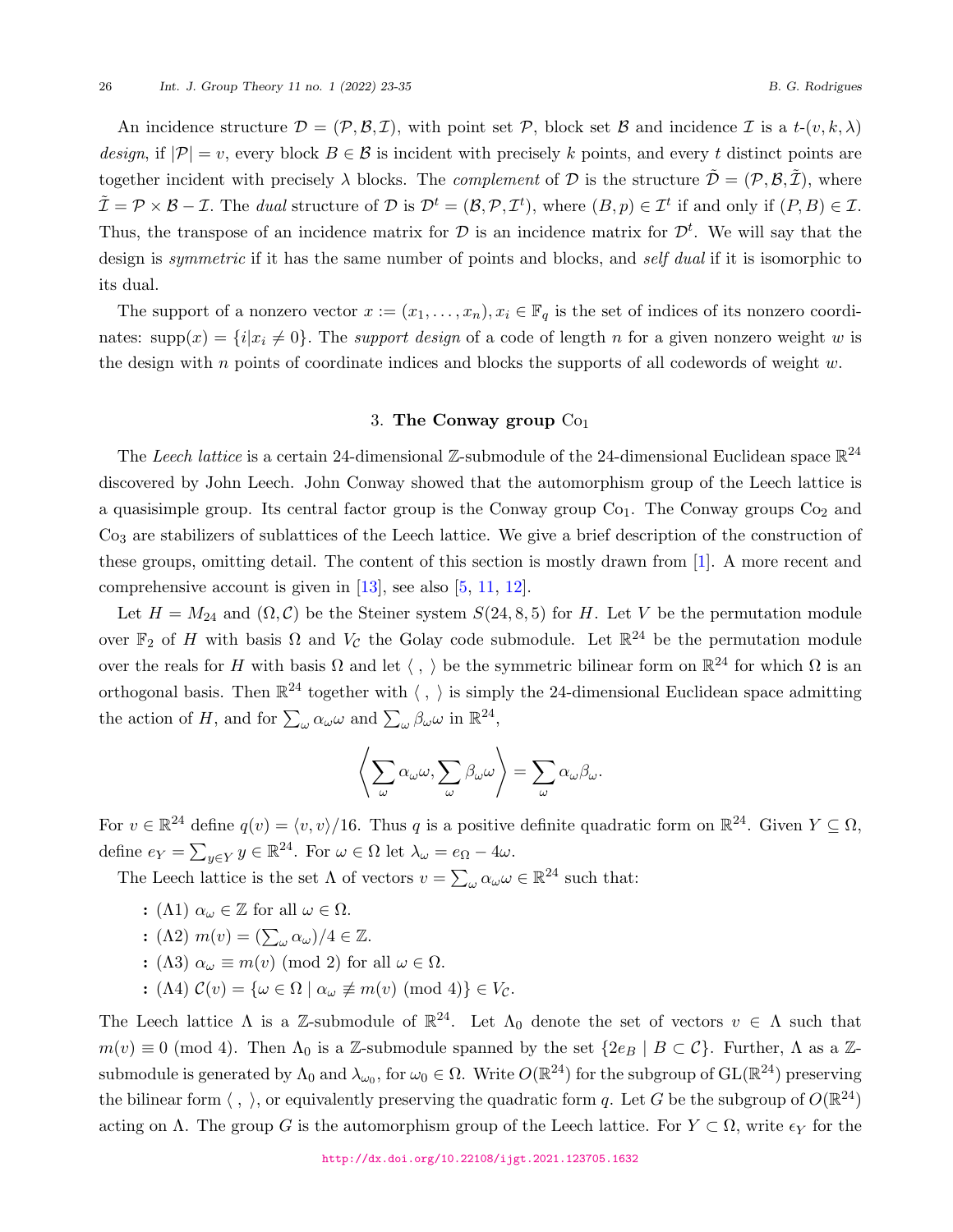*Int. J. Group Theory 11 no. 1 (2022) 23-35 B. G. Rodrigues* 27

element of  $GL(\mathbb{R}^{24})$  such that

$$
\epsilon_Y(\omega) = \begin{cases}\n-\omega, & \text{if } \omega \in Y, \\
\omega, & \text{if } \omega \notin Y.\n\end{cases}
$$

Let  $Q = \{\epsilon_Y \mid Y \in V_{\mathcal{C}}\}$ . Then  $K = H \cdot Q \leq G$ . Given any positive integer *l*, write  $\Lambda_l$  for the set of all vectors *v* in  $\Lambda$  with  $q(v) = l$ . Then  $\Lambda = \bigcup_l \Lambda_l$ . For  $v = \sum_{\omega} \alpha_{\omega} \omega \in \Lambda$  and *i* a non-negative integer, let

$$
S_i(v) = \{ \omega \in \Omega : |\alpha_\omega| = i \},
$$

and define the shape of *v* to be  $(0^{l_0}, 1^{l_1}, \ldots)$ , where  $l_i = |S_i(v)|$ . Let  $\Lambda_2^2$  be the set of all vectors in  $\Lambda$  of shape  $(2^8, 0^{16})$ ,  $\Lambda_2^3$  the vectors in  $\Lambda$  of shape  $(3, 1^{23})$ , and  $\Lambda_2^4$  the vectors in  $\Lambda$  of shape  $(4^2, 0^{22})$ . Then  $\Lambda_2^i$ ,  $2 \le i \le 4$ , are the orbits of *K* on  $\Lambda_2$ , with  $|\Lambda_2^2| = 2^7 \cdot 759$ ,  $|\Lambda_2^3| = 2^{12} \cdot 24$  and  $|\Lambda_2^4| = 2^2 \cdot$  $\sqrt{ }$  $\mathcal{L}$ 24 2  $\setminus$ . Moreover,

 $|\Lambda_2| = 2^4 \cdot 3^3 \cdot 5 \cdot 7 \cdot 13$  and  $K = N_G(\Lambda_2^4)$ . Using this information it can be shown that *G* acts transitively on  $\Lambda_2$ ,  $\Lambda_3$ , and  $\Lambda_4$ . Also *K* is a maximal subgroup of *G* and  $|G| = 2^{22} \cdot 3^9 \cdot 5^4 \cdot 7^2 \cdot 11 \cdot 13 \cdot 23$ . Notice that  $\epsilon_{\Omega}$ is the scalar map on  $\mathbb{R}^{24}$  determined by  $-1$ , and hence is in the center of *G*. Denote by Co<sub>1</sub> the factor group  $G/\langle \epsilon_{\Omega} \rangle$ . Denote by Co<sub>2</sub> the stabilizer of a vector in  $\Lambda_2$  and denote by Co<sub>3</sub> the stabilizer of a vector in  $\Lambda_3$ . The groups Co<sub>1</sub>, Co<sub>2</sub> and Co<sub>3</sub> are the *Conway groups*, with  $|C_{01}| = 2^{21} \cdot 3^9 \cdot 5^4 \cdot 7^2 \cdot 11 \cdot 13 \cdot 23$ ,  $|Co_2| = 2^{18} \cdot 3^6 \cdot 5^3 \cdot 7 \cdot 11 \cdot 23$  and  $|Co_3| = 2^{10} \cdot 3^7 \cdot 5^3 \cdot 7 \cdot 11 \cdot 23$ . Recall that  $Co_1$ ,  $Co_2$  and  $Co_3$  are finite simple groups.

In Table [1](#page-4-1) we give the primitive representations of  $\text{Co}_1$  of degree  $\leq$  8386560. The first column gives the ordering of the primitive representations as given by the ATLAS [\[6\]](#page-11-4) and as used in our computations; the second gives the degrees (the number of cosets of the point stabilizer), the third the number of orbits, and the remaining columns give the size of the non-trivial orbits of the respective point stabilizers.

| No.            | Max. sub.           | Deg.    | #              | length |       |         |          |         |         |
|----------------|---------------------|---------|----------------|--------|-------|---------|----------|---------|---------|
| 1              | Co <sub>2</sub>     | 98280   | $\overline{4}$ | 4600   | 46575 | 47104   |          |         |         |
| $\overline{2}$ | $3^{\circ}S$ uz:2   | 1545600 | $\mathbf{5}$   | 5346   | 22880 | 405405  | 11119682 |         |         |
| 3              | $2^{11}$ : $M_{24}$ | 8292375 | 6              | 3542   | 48576 | 1457280 | 2637824  | 4145152 |         |
| 4              | Co <sub>3</sub>     | 8386560 |                | 11178  | 37950 | 257600  | 1536975  | 2608200 | 3934656 |

<span id="page-4-1"></span>TABLE 1. Maximal subgroups of Co<sub>1</sub> of degree  $\leq 8386560$ 

### 4. **The construction of codes**

<span id="page-4-0"></span>Our approach is representation theoretic and based on Theorem [4.1](#page-4-2).

<span id="page-4-2"></span>**Theorem 4.1.** Let G be a finite group and let V be an  $\mathbb{F}G$ -module over a finite field  $\mathbb{F}$  and let  $\Omega$  be a *G*-invariant subset of *V.* Let  $\mathbb{F}\Omega$  be the (formal) permutation module with basis  $\overline{\Omega} = {\overline{\alpha} \mid \alpha \in \Omega}$  where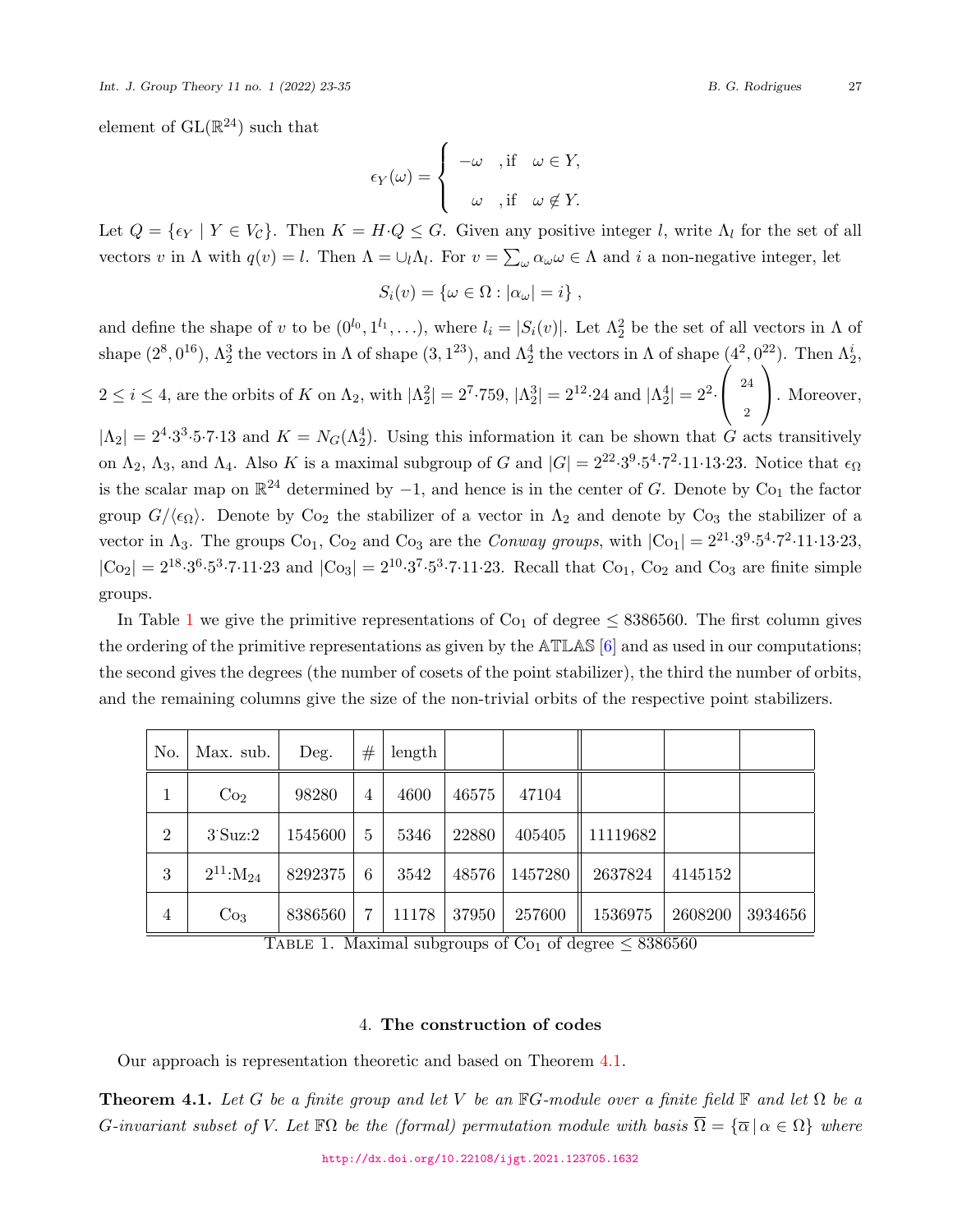$\overline{\alpha} = (\delta_{\beta\alpha})_{\beta \in \Omega}$  where  $\delta_{\beta\alpha}$  denotes the Kronecker  $\delta$  function. *Then*

$$
\rho\colon \sum_{\alpha\in \Omega}r_\alpha\overline{\alpha}\mapsto \sum_{\alpha\in \Omega}r_\alpha\alpha
$$

is an  $\mathbb{F}G$ -homomorphism of  $\mathbb{F}\Omega$  into V with kernel of  $\rho = M = \{\sum_{\alpha \in \Omega} r_{\alpha} \overline{\alpha} \mid \sum_{\alpha \in \Omega} r_{\alpha} \alpha = 0$  in V} and *image U* where *U is the submodule of V generated by*  $\Omega$ *. Hence, we have* 

$$
\mathbb{F}\Omega/M \cong U
$$
 (by the homomorphism theorem) and  

$$
M^{\perp} \cong U^*
$$
 (by orthogonality)

*where M<sup>⊥</sup> denotes the submodule of* FΩ *orthogonal to M with respect to the canonical bilinear form on*  $\mathbb{F}\Omega$  and  $U^* = \text{Hom}(U, \mathbb{F})$  denotes the  $\mathbb{F}G$ *-module dual to*  $U$  *in the sense of representation theory.* 

*Proof.* The action of *G* on  $\Omega$  is given by restricting the action of  $G(\subseteq \mathbb{F}G)$  on *V*. So the theorem is basically just a restatement of the universal property of the permutation module as a free structure over  $\Omega$  using in addition some elementary facts of representation theory and linear algebra. We leave to the reader to complete the details of the proof.  $\Box$ 

**Remark 4.2.** Usually  $\alpha$  is identified with  $\overline{\alpha}$  and  $\Omega$  is identified with  $\overline{\Omega}$ , but for the purposes of Theorem [4.1](#page-4-2) we keep them distinct.

<span id="page-5-0"></span>**Corollary 4.3.** *With the same assumptions of Theorem* [4.1](#page-4-2) the following hold:

(i) Let *V* be irreducible. Then  $\mathbb{F}\Omega$  has an irreducible submodule *W* isomorphic to  $V^*$ , if  $\Omega \neq \emptyset$ . (ii) Let  $V \cong V^*$  be irreducible and self-dual (in the sense of representation theory). Then F $\Omega$  has an irreducible submodule *W* isomorphic to *V.*

<span id="page-5-1"></span>**Remark 4.4.** Theorem [4.1](#page-4-2) is useful in other situations, for instance if *V* has a unique maximal submodule  $V_0$  and  $\emptyset \neq \Omega \subseteq V \setminus V_0$ . Then necessarily  $U = V$ .

Theorem [4.1](#page-4-2), Corollary [4.3](#page-5-0) and Remark [4.4](#page-5-1) above have been suggested by Wolfgang Knapp [\[9\]](#page-11-10) as means of construction of codes.

### 5. Binary codes of small dimension invariant under C<sub>01</sub> of degree 98280

With the notation established in Section [3](#page-3-0), for  $v \in \Lambda$  let  $\Lambda_l(v, i)$  denote the set of  $u \in \Lambda_l$  for which  $\langle v, u \rangle = 8i$ . Let  $2\Lambda = \{2v : v \in \Lambda\}$ . Then  $2\Lambda$  is a 2<sup>*·*</sup>Co<sub>1</sub>-invariant Z-module, and 2<sup>*·*Co<sub>1</sub> acts on the</sup> quotient module  $\tilde{\Lambda} = \Lambda/2\Lambda$ . The module  $\tilde{\Lambda}$  is the reduction modulo 2 of the Leech lattice. For  $v \in \Lambda$ , let  $\tilde{v} = v + 2\Lambda$  and for  $S \subseteq \Lambda$  let  $\tilde{S} = {\tilde{s}: s \in S}$ . Then  $2\tilde{v} = 0$  for all  $v \in \Lambda$ , and  $\tilde{\Lambda}$  is an elementary abelian 2-group which may be viewed as a  $\mathbb{F}_2$ 2 Co<sub>1</sub>-module. Recall from Section [3](#page-3-0) that Co<sub>1</sub>  $\cong$  2 Co<sub>1</sub>/ $\langle \epsilon_{\Omega} \rangle$ . Since  $\langle \epsilon_{\Omega} \rangle$  acts trivially on  $\tilde{\Lambda}$  it follows that  $\tilde{\Lambda}$  is a  $\mathbb{F}_2$ Co<sub>1</sub>-module. In [\[1,](#page-11-5) Lemma 23.2 (4), Lemma 23.3] Aschbacher showed that  $\tilde{\Lambda}$  is a 24-dimensional, faithful and irreducible  $\mathbb{F}_2$ Co<sub>1</sub>-submodule. Using these and other properties of  $\tilde{\Lambda} \cong \mathbb{F}_2^{24}$  in [\[10](#page-11-11)] we denoted this module C<sub>24</sub> and examined its combinatorial properties. We state the pertinent result below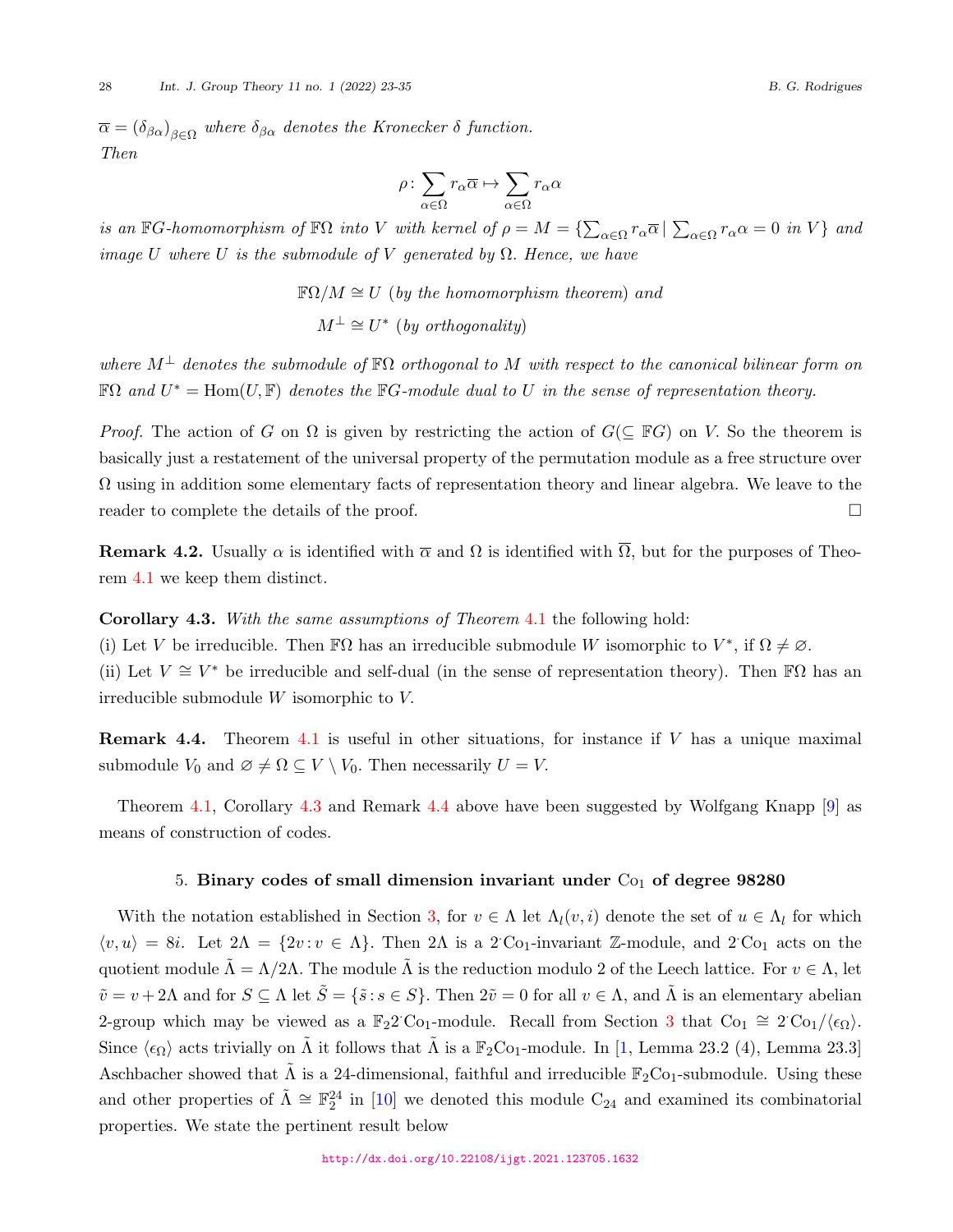<span id="page-6-1"></span>*Result* 5.1. Let  $G$  be the simple Conway group  $Co<sub>1</sub>$  in its rank 5 primitive permutation action of degree  $98280$  and let  $C_{24}$  denote a submodule of dimension 24 of the permutation module of degree  $98280$  over F2*.* Then

(i)  $C_{24}$  is a self-orthogonal doubly-even projective two-weight  $[98280, 24, 47104]_2$  code with weight enu- $\text{merator } x^0 y^{98280} + 98280 x^{47104} y^{51176} + 16678935 x^{49152} y^{49128};$ 

(ii) The dual code  $C_{24}$ <sup> $\perp$ </sup> of  $C_{24}$  is a [98280, 98256, 3]<sub>2</sub> uniformly packed code with 75348000 codewords of weight 3;

(iii)  $\mathbf{1} \in C_{24}^{\perp}$  and  $C_{24}$  is the unique submodule of its dimension on which  $C_{21}$  acts absolutely irreducibly;

 $(iv)$  Aut $(C_{24}) \cong C_{01}$ .

<span id="page-6-0"></span>**Remark 5.2.** (i) The code  $C_{24}$  can be constructed as an application of Theorem [4.1.](#page-4-2)

(ii) Observe that C<sub>24</sub> is a  $\Delta$ -divisible code with  $\Delta = 2^{12}$  : for every  $c \neq 0$  in  $C_{24}$ , where 0 represents the zero vector in  $C_{24}$  we have wt(*c*) | 2048.

As stated in Remark [5.2](#page-6-0) (ii) one can apply Theorem [4.1](#page-4-2) to the situation given in Result [5.1](#page-6-1) by identifying  $V = \tilde{\Lambda}$  and  $\Omega = \overline{\Lambda}_2 = \Lambda_2 + \Lambda/2\Lambda$  with  $\mathbb{F} = \mathbb{F}_2$ , i.e., the reduction image of  $\Lambda_2$  modulo  $2\Lambda$ , and  $G = \text{Co}_1$ . Notice that  $V \cong V^*$  follows since G acts as an orthogonal group on V and C<sub>24</sub> can be identified with the submodule *U* of  $\mathbb{F}_2\Omega$  given by Theorem [4.1.](#page-4-2) Notice also that  $C_{24}$ <sup> $\perp$ </sup> is the module denoted *M* in Theorem [4.1.](#page-4-2)

5.1. **The**  $[98280, 25, 47104]_2$  **code.** Observe that  $C_{24}$  does not contain the all-ones vector 1. Below, we construct a binary linear code of dimension 25, denoted  $C_{25}$  which results by adjoining the all ones vector to  $C_{24}$ . In fact,  $C_{25} \setminus C_{24}$  consists of the codewords complementary to those of  $C_{24}$ .

In Figure [1](#page-6-2) below we give a partial description of the submodule structure (the composition factors can be derived from this) of the permutation module  $\mathbb{F}_2\Omega$  of degree 98280. The vector space dimension is given in parentheses.

<span id="page-6-2"></span>

FIGURE 1. Partial submodule lattice for  $\mathbb{F}_2\Omega$ 

Naturally, one can ask: what are the combinatorial properties of the code  $C_{25}$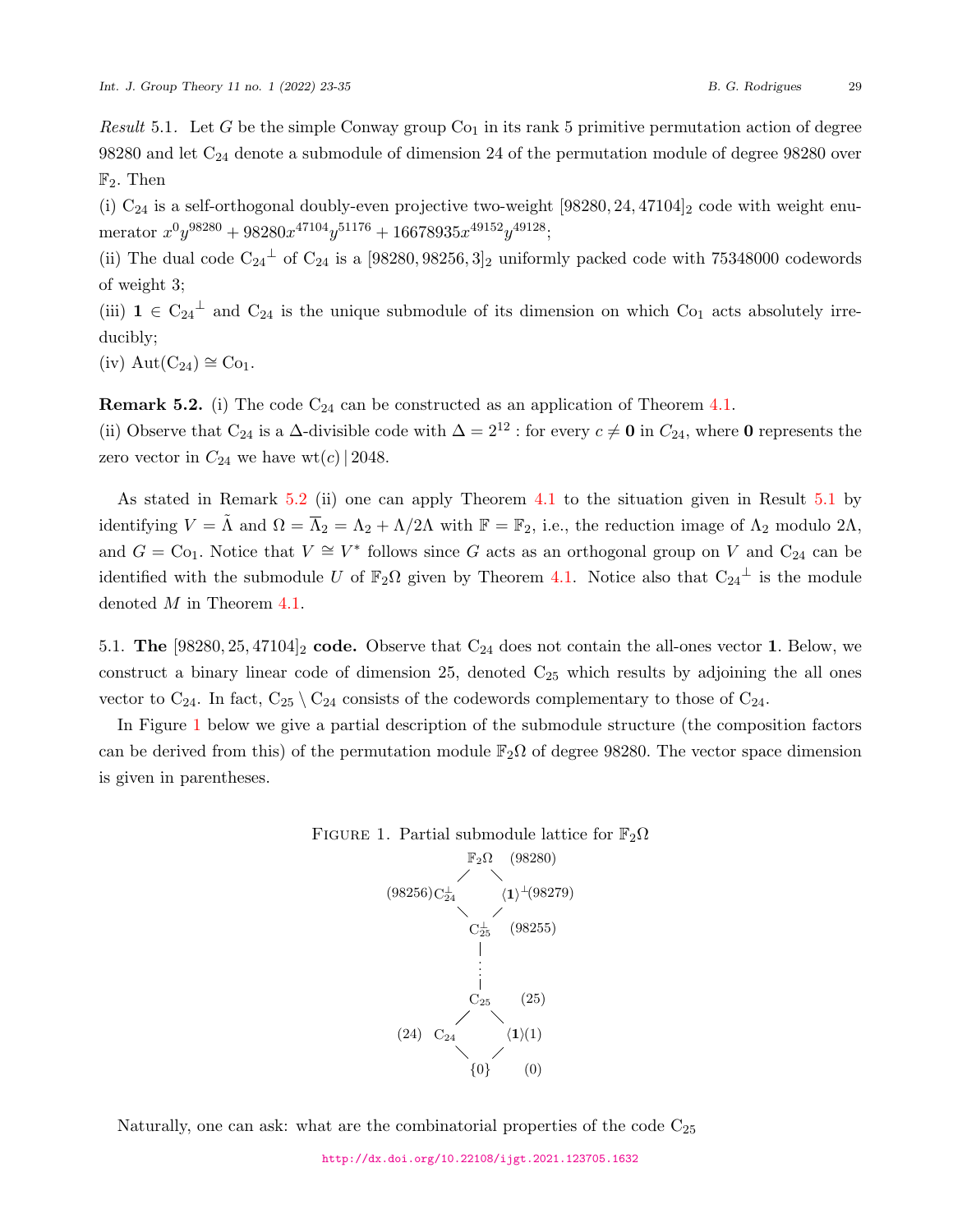In Proposition  $5.3$  we examine the combinatorial properties of  $C_{25}$  and give its main parameters. In addition, in Proposition  $6.1$  we determine the orbits of the action of  $Co<sub>1</sub>$  on the non-zero codewords of C<sup>25</sup> and describe the corresponding geometric subgroups, i.e., stabilizers of points or blocks, and finally in Remark [6.3](#page-10-0) we give a geometric significance of the nature of the complementary pairs of non-zero codewords, in particular those of minimum weight. Notice that the notation *⟨, ⟩* used in Proposition [5.3](#page-7-0) parts (i) and (v) and their proofs differs from that used for the bilinear form. Here we mean subspace generation.

<span id="page-7-0"></span>**Proposition 5.3.** *Let G be the simple group*  $\text{Co}_1$  *of Conway and let*  $\mathbb{F}_2\Omega$  *denote the permutation module of degree* 98280 *over* F<sup>2</sup> *obtained by the action of G on the Leech lattice modulo* 2*. Then the following occur:*

(i) There exists a unique submodule of  $\mathbb{F}_2\Omega$  of dimension 25 invariant under  $\text{Co}_1$ . Let  $\text{C}_{25}$  denote this *submodule. Then*  $C_{25} = \langle C_{24}, 1 \rangle$ *, where*  $C_{24}$  *is the smallest non-trivial faithful*  $C_{01}$ *-invariant irreducible* F2*-module of dimension* 24 *of Result* [5.1](#page-6-1)*;*

(ii)  $C_{25}$  *is a triply-even projective* [98280, 25, 47104]<sub>2</sub> *code*,  $\mathbf{1} \in C_{25}^{\perp}$  *and in*  $C_{25}$ *;* 

(iii) C<sup>25</sup> *is not spanned by its minimum-weight codewords;*

 $(iv)$  *The dual code*  $C_{25}^{\perp}$  *of*  $C_{25}$  *is a* [98280, 98255, 4]<sub>2</sub> *code with* 297601053750 *codewords of weight* 4;  $(v)$  Aut $(C_{25}) \cong Co_1$ .

*Proof.* (i) By construction  $C_{25} = \langle C_{24}, 1 \rangle$ . Since  $C_{24}$  and  $\langle 1 \rangle$  are  $C_{01}$ -invariant subspaces, we deduce that  $C_{25}$  is a decomposable 25-dimensional  $\mathbb{F}_2$ -module of  $C_{01}$  containing the 24-dimensional  $\mathbb{F}_2$ -module  $C_{24}$ . Thus  $C_{25} = C_{24} + \langle 1 \rangle$ . Moreover, the uniqueness of  $C_{25}$  follows from Result [5.1](#page-6-1)(iii). See also, [\[1,](#page-11-5) Lemma 23.2 (4), Lemma 23.3].

(ii) Since  $C_{25} \subseteq C_{25}^{\perp}$ , if  $w \in C_{25}$  it follows that  $w \in C_{25}^{\perp}$  and so  $(w, w) = 0$ . Write  $w = w_1 w_2 ... w_{98280}$ . Then  $\sum_{i=1}^{98280} w_i^2 = 0$ . Furthermore, since  $w_i^2 = w_i$  for all  $w_i \in \mathbb{F}_2$  then  $\sum_{i=1}^{98280} w_i = w_i \mathbf{1}$ . Hence **1** ∈ C<sub>25</sub><sup>⊥</sup>. That **1** ∈ C<sub>25</sub> follows by construction. Now, we have  $A_{98280-i}(C_{25}) = |\{w_i + \mathbf{1} : w_i \in$  $|C_{25}\rangle = |\{w_i : w_i \in C_{25}\}| = A_i$ . Form the latter and Result [5.1\(](#page-6-1)ii) we deduce the weight enumerator  $x^{0}y^{98280} + 98280x^{47104}y^{51176} + 98280x^{51176}y^{47104} + 16678935x^{49128}y^{49152} + 16678935x^{49152}y^{49128} + x^{98280}y^{0816}y^{4916} + 16678935x^{4916}y^{4916} + 16678935x^{4916}y^{4916} + 16678935x^{4916}y^{4916} + 16678935x^{491$ for  $C_{25}$ , from which we deduce that  $C_{25}$  is triply-even and hence self-orthogonal.

(iii) By Result  $5.1(i)$  $5.1(i)$  we deduce that the codewords of weight 47104 generate the code  $C_{24}$ . We verified through computations with Magma that the codewords of weight  $49128$  span  $C_{25}$ . Hence the result.

(iv) Using MacWilliams' identities and Pless' power moment identities the weight distribution of the dual can be obtained. In fact, we used computations with Magma [[4\]](#page-11-12) to confirm the full weight distribution. From this we deduce that  $C_{25}$  is projective since  $d(C_{25}^{\perp}) = 4$ , i.e.,  $C_{25}^{\perp}$  satisfies  $d(C_{25}^{\perp}) \geq 3$ .

(v) We show here that  $Aut(C_{25}) \cong Co_1$ . Obviously,  $Co_1 \subseteq Aut(C_{24})$ . Now, suppose that  $\alpha \in Aut(C_{24})$ . Since  $\alpha(1) = 1$  and  $C_{25} = \langle C_{24}, 1 \rangle$ , we have  $\alpha \in \text{Aut}(C_{25})$ . So that  $\text{Aut}(C_{24}) \subseteq \text{Aut}(C_{25})$ . Since by Result [5.1\(](#page-6-1)iv) we have  $Aut(C_{24}) \cong Co_1$ , order considerations show  $Aut(C_{25}) \cong Co_1$ . □

<span id="page-7-1"></span> $\rm ^1The$  entire weight distribution can be obtained on request from the author.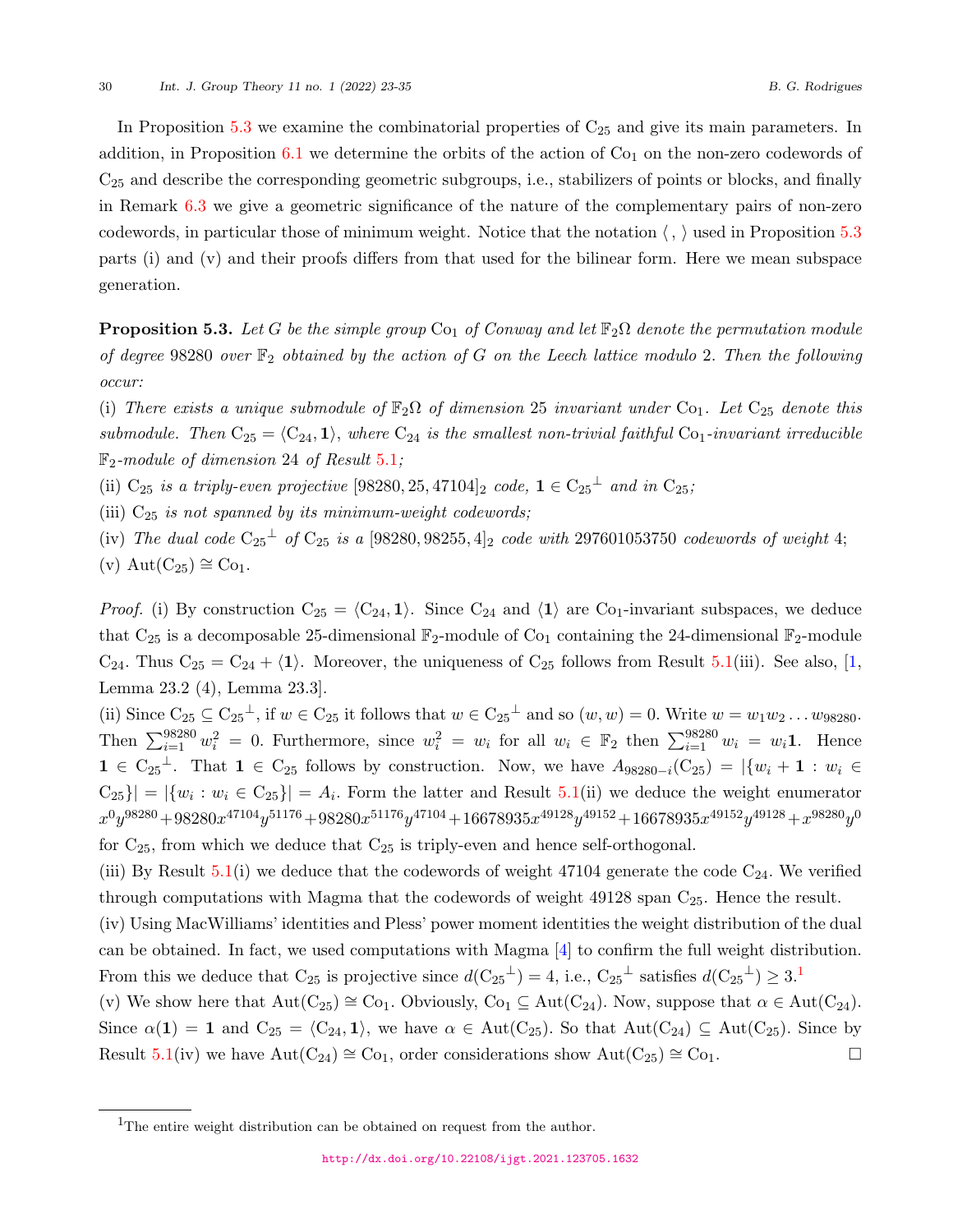**Remark 5.4.** In Remark [5.2](#page-6-0)(iii) we observed that  $C_{24}$  is a  $2^{12}$ -divisible code. However, in Proposi-tion [5.3](#page-7-0) we show that  $C_{25}$  is  $\Delta = 2^3$ -divisible. This gives an example of a smaller  $\Delta$ -divisible code containing a larger  $\Delta$ -divisible subcode. Thus, in general, if *C* is a  $\Delta$ -divisible code and *C'* is a  $\Delta'$ divisible with  $C' \supset C$  then  $C'$  need not be a  $\Delta$ -divisible code where  $\Delta = \Delta'$ .

#### 6. **Geometric subgroups of** Co<sup>1</sup> **as stabilizers of vectors of the codes**

By [[12,](#page-11-9) Theorem A1], we know that there are just three orbits of Co<sub>1</sub> on 1-dimensional spaces in  $Λ/2Λ$ and these orbits have lengths 98280*,* 8292375 and 8386560, respectively. In Proposition [6.1,](#page-8-0) we use these facts and the fact that  $1 \in C_{25}$  by part (ii) of Proposition [5.3](#page-7-0) to show how Co<sub>1</sub> acts on the non-zero codewords of C<sub>25</sub>. The reader will notice that since  $1 \in C_{25}$  the weight distribution of C<sub>25</sub> is symmetric and the codewords of  $C_{25}$  occur in complementary pairs. Thus we determine the structure of  $(C_{01})_{w_i}$ where *i* is in *W* with  $W = \{47104, 49152\}$  and the structure of  $(\text{Co}_1)_{\overline{w}_i}$  where *i* is in  $\overline{W}$ , the complement of *W*, i.e.,  $\overline{W} = \{51176, 49128\}$ . For  $i \in W$  (respectively for  $i \in \overline{W}$ ) we define  $W_i$  (respectively  $\overline{W}_i$ ) to be  $W_i = \{w_i \in C_{25} \mid \text{wt}(w_i) = i\}$  (respectively  $\overline{W}_i = \{\overline{w}_i \in C_{25} \mid \text{wt}(\overline{w}_i) = i\}$ ). We show in Proposition [6.1](#page-8-0) that  $(Co_1)_{w_i}$  (respectively  $(Co_1)_{w_i}$ ) is a maximal subgroup of  $Co_1$ , for all *i*. Taking the support of  $w_i$ (respectively  $\overline{w}_i$ ) and orbiting that under Co<sub>1</sub> we form the blocks of the 1-(98280, *i*,  $k_i$ ) support designs  $\mathcal{D} = \mathcal{D}_{w_i}$  (respectively  $\mathcal{D} = \mathcal{D}_{\overline{w}_i}$ ) where  $k_i = |(w_i)^{\text{Co}_1}| \times \frac{i}{98280}$  (respectively  $k_i = |(\overline{w}_i)^{\text{Co}_1}| \times \frac{i}{98280}$ ). We show that  $Co<sub>1</sub>$  acts point primitively on  $D$ . For economy we prove the result for the codewords in  $W$ . The proof for the codewords in  $\overline{W}$  follows by replacing the relevant complementary pairs.

<span id="page-8-0"></span>**Proposition 6.1.** *Let*  $i \in W$  *and*  $w_i \in W_i$ . *Then*  $(\text{Co}_1)_{w_i}$  *is a maximal subgroup of*  $\text{Co}_1$ *. Furthermore* Co<sub>1</sub> is primitive on  $\mathcal{D}_{w_i}$ .

*Proof.* The proof follows from the two cases discussed below.

**Case 1.** Consider  $W_{47104} = \{w_i \in W \mid wt(w_i) = 47104\}$ . Since  $W_{47104}$  is invariant under the action of Aut(C<sub>25</sub>) for all  $w_i \in W_{47104}$ , it follows from the weight enumerator of C<sub>25</sub> above, that  $w_i^{\text{Co}_1} = W_{47104}$ . Therefore  $W_{47104}$  forms an orbit under the action of Co<sub>1</sub> and thus Co<sub>1</sub> is transitive on  $W_{47104}$ . Now let  $x = w_{(47104)}$ . Then  $(\text{Co}_1)_x$  is a subgroup of order  $2^{18} \cdot 3^6 \cdot 5^3 \cdot 7 \cdot 11 \cdot 23$  we deduce that thus maximal in  $Co<sub>1</sub>$ . Using the weight enumerator of  $C<sub>25</sub>$  once again, and the orbit stabilizer theorem we deduce that  $[Co_1:(Co_1)_x] = 98280$  $[Co_1:(Co_1)_x] = 98280$  $[Co_1:(Co_1)_x] = 98280$  and by order considerations and Table 1 we have  $(Co_1)_x \cong Co_2$ .

**Case 2.** Let  $W_{49152} = \{w_i \in W \mid wt(w_i) = 49152\}$ . It can be deduced from [[12,](#page-11-9) Theorem A1] that under the action of Co<sub>1</sub> the set  $W_{49152}$  splits into two orbits of lengths 8292375 and 8386560, say  $W_{(49152)_1}$ and  $W_{(49152)_2}$ . Let  $y = w_{(49152)_1} \in W_{(49152)_1}$  and  $z = w_{(49152)_2} \in W_{(49152)_2}$ . Then  $(\text{Co}_1)_y$  is a subgroup of order 501397585920 and thus maximal in Co<sub>1</sub>. Moreover,  $(Co_1)_y \approx 2^{11}$ :M<sub>24</sub>. (Note that there is a misprint in [\[6,](#page-11-4) p. 183] for the index  $[Co_1:(2^{11}:M_{24})]$ .) Similarly,  $|(Co_1)_z| = 2^{10} \cdot 3^7 \cdot 5^3 \cdot 7 \cdot 11 \cdot 23$ , so that  $(\text{Co}_1)_z \cong \text{Co}_3.$ 

By the transitivity of C<sub>O<sub>1</sub></sub> on the code coordinate positions, the codewords of  $W_i$  form a 1-design  $\mathcal{D}_{w_i}$ with  $A_i$  blocks. This implies that  $\text{Co}_1$  is transitive on the blocks of  $D_{w_i}$  for each  $w_i$  and since  $(\text{Co}_1)_{w_i}$ is a maximal subgroup of  $Co_1$ , we deduce that  $Co_1$  acts primitively on  $\mathcal{D}_{w_i}$  for each *i*. This still holds if we replace  $w_i$  with  $\overline{w}_i$  in each case discussed.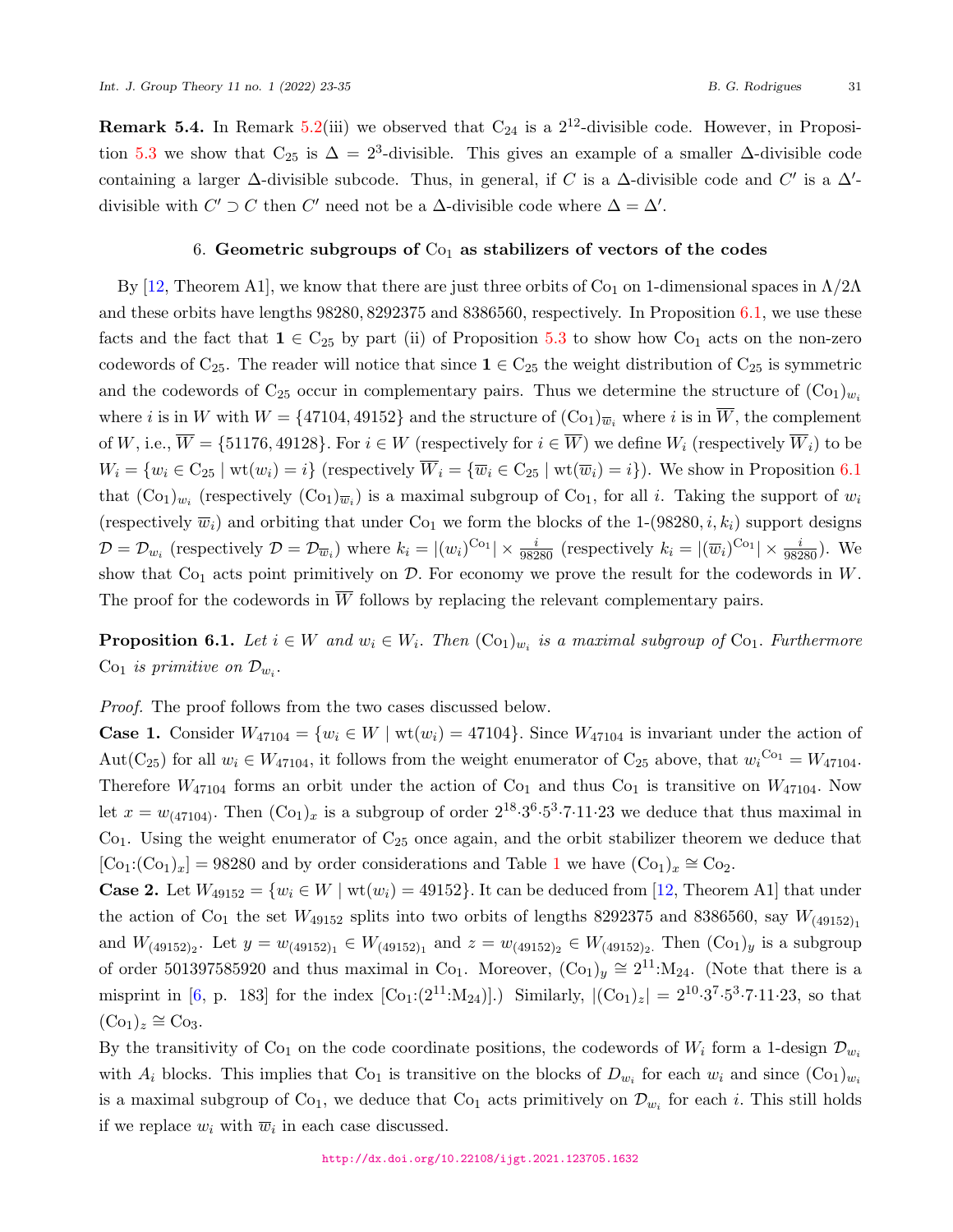| $\dot{\imath}$ | $(\mathrm{Co}_1)_w$ | Maximality | $\iota$              | $(\mathrm{Co}_1)_w$ | Maximality |
|----------------|---------------------|------------|----------------------|---------------------|------------|
| $\overline{0}$ | Co <sub>1</sub>     | No         | 98280                | Co <sub>1</sub>     | No         |
| 47104          | Co <sub>2</sub>     | Yes        | 51176                | Co <sub>2</sub>     | Yes        |
| $(49152)_1$    | Co <sub>3</sub>     | Yes        | (49128) <sub>1</sub> | Co <sub>3</sub>     | Yes        |
| $(49152)_{2}$  | $2^{11}$ : $M_{24}$ | Yes        | $(49128)_{2}$        | $2^{11}$ : $M_{24}$ | Yes        |

In Table [2](#page-9-0) we depict the structure of the vector stabilizer for all the codewords of  $C_{25}$ .

<span id="page-9-0"></span>TABLE 2. Stabilizer in Co<sub>1</sub> of a codeword  $w (=w_i \text{ or } \overline{w}_i)$ 

In Table [3](#page-9-1) the first column represents the codewords of weight *i* and the second column gives the parameters of the designs  $\mathcal{D}_w$ , where  $w = w_i$  ( or  $\overline{w}_i$ ) accordingly. In the third column we list the number of blocks of  $\mathcal{D}_w$ . We test the primitivity for the action of Co<sub>1</sub> on  $\mathcal{D}_w$  in the final column. □

| i     | $\mathcal{D}_w$                                     | No. of blocks Primitivity |     |
|-------|-----------------------------------------------------|---------------------------|-----|
| 47104 | $1-(98280, 47104, 47104)$                           | 98280                     | Yes |
| 51176 | $1-(98280, 51176, 51176)$                           | 98280                     | Yes |
|       | $(49152)1$ 1- $(98280, 49152, 4194304)$             | 8386560                   | Yes |
|       | $(49152)$ , 1- $(98280, 49152, 4147200)$            | 8292375                   | Yes |
|       | $(49128)$ <sub>1</sub> 1- $(98280, 49128, 4192256)$ | 8386560                   | Yes |
|       | $(49128)$ , 1- $(98280, 49128, 4145175)$            | 8292375                   | Yes |

<span id="page-9-1"></span>TABLE 3. Non-trivial point- and block-primitive 1-designs  $\mathcal{D}_w$  on 98280 points invariant under  $Co<sub>1</sub>$ 

In what follows our main interest is in determining the orbits of  $Co<sub>1</sub>$  on the set of codewords of minimum weight in the dual code  $C_{25}$ <sup> $\perp$ </sup>. While this is of independent interest our investigation was motivated by a question of Wolfgang Knapp [[9](#page-11-10)] since it would be of help in the classification of these types of codewords. We are able to trace some of these codewords to vectors of the Leech lattice and provide a partial description of the geometric nature of this class of codewords.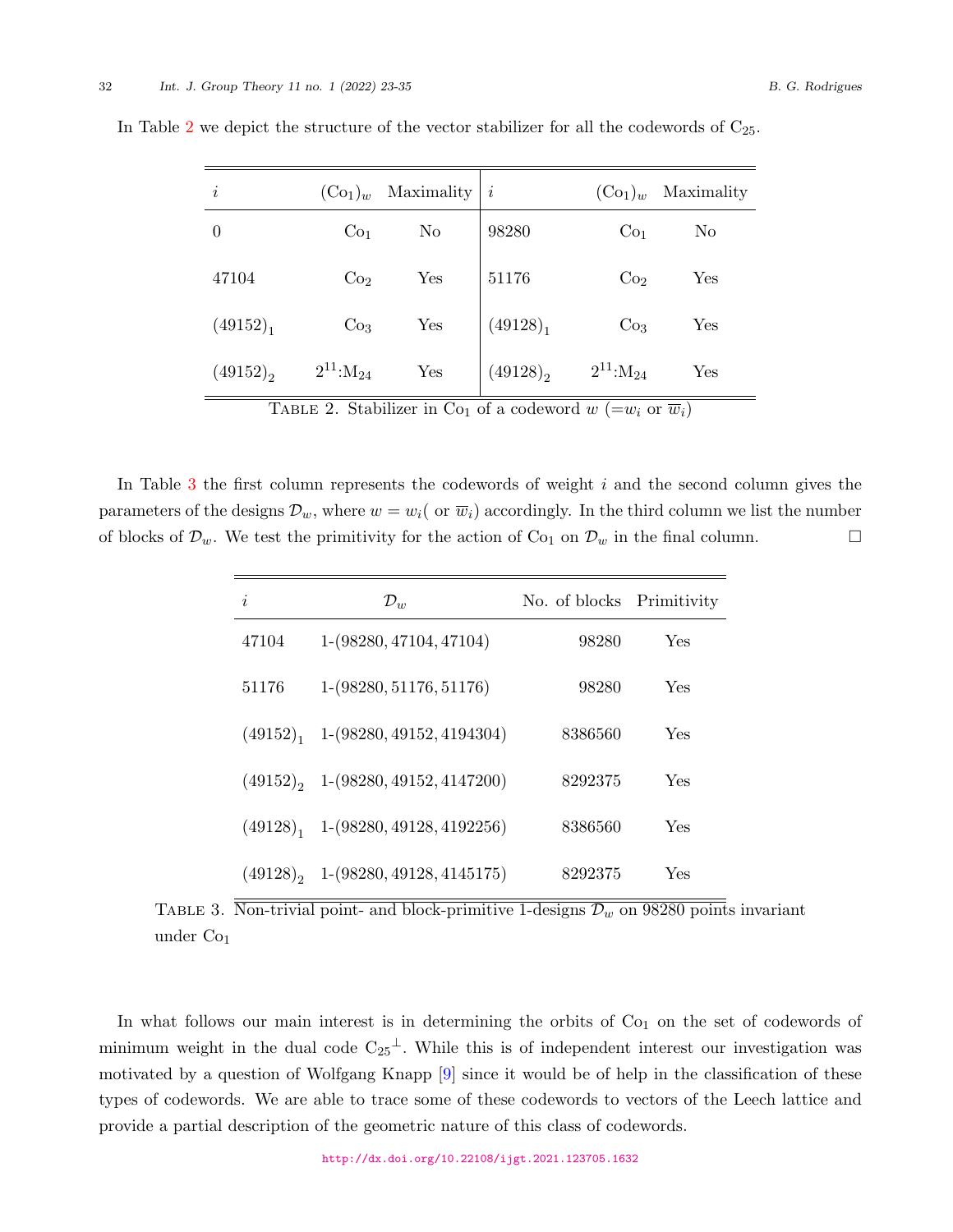<span id="page-10-1"></span>**Proposition 6.2.** Co<sub>1</sub> *has* 3 *orbits on the set of minimum weight codewords of*  $C_{25}$ <sup> $\perp$ </sup>, *the orbit lengths being* 88114776750*,* 159134976000 *and* 50351301000*, respectively.*

*Proof.* Let  $W_4(C_{25}^{\perp}) = \{w \in C_{25}^{\perp} \mid wt(w) = 4\}$  denote the set of weight 4 vectors in  $C_{25}^{\perp}$ . Then by Proposition [5.3](#page-7-0) (iv), we have  $|W_4(C_{25}^{\perp})| = 297601053750$  and thus  $C_{01}$  acts intransitively on  $W_4(C_{25}^{\perp})$ . Under the action of Co<sub>1</sub> we have that  $W_4(C_{25}^{\perp})$  splits into the orbits  $W_4(C_{25}^{\perp})_i$  with  $1 \leq i \leq 3$ . In  $\text{particular, } |W_4(\text{C}_{25}^{\perp})_1| = 88114776750, |W_4(\text{C}_{25}^{\perp})_2| = 159134976000 \text{ and } |W_4(\text{C}_{25}^{\perp})_3| = 50351301000,$ respectively. Let  $a \in W_4(\mathrm{C}_{25}{}^{\perp})_1, b \in W_4(\mathrm{C}_{25}{}^{\perp})_2$  and  $c \in W_4(\mathrm{C}_{25}{}^{\perp})_3$ . Then  $(\mathrm{C}_{01})_a$  is a subgroup of order 47185920 and follows from the list of maximal subgroups of  $Co<sub>1</sub>$ , see ATLAS [\[6,](#page-11-4) p. 183], that  $(C_{01})_a$  is not maximal in C<sub>01</sub>. Notice that  $|(C_{01})_b| = 26127360$  and  $|(C_{01})_c| = 82575360$ , and as in the preceding case, these groups are not maximal in  $Co<sub>1</sub>$ .

By order considerations and examining the structure of the maximal subgroups of  $Co<sub>1</sub>$  we notice that  $(Co_1)_a$  is possibly a maximal subgroup of  $2^{1+12}:(A_8 \times S_3)$  or  $2^{4+12}:(S_3 \times 3S_6)$  with index 42 and 18, respectively. By computations with Magma [[4](#page-11-12)] we obtained the maximal subgroups of  $2^{1+12}$ : (A<sub>8</sub>  $\times$  S<sub>3</sub>) and  $2^{4+12}$ :(S<sub>3</sub>  $\times$  3S<sub>6</sub>), and since neither of these subgroups possesses a maximal subgroup of the given index we conclude that  $(Co_1)_a$  is not a second maximal subgroup. We determine the chief factors and deduce that  $(C_{01})_a \cong (3 \times 2^{17})$ : *S*<sub>5</sub>, since the soluble radical quotient  $3 \times 2^{17}$  has degree 6.

Next we consider the group  $(Co_1)_b$ . Inspecting the list of maximal subgroups of  $Co_2$  we deduce that  $(Co_1)_b$  is a maximal subgroup of  $Co_2$  isomorphic to  $U_4(3) \cdot D_8$ . Furthermore,  $(Co_1)_b$  is the setwise stabilizer in  $\Lambda$  of an *S*-lattice of type  $2^{1+4} \cdot 3^2$ , and point stabilizer isomorphic to U<sub>4</sub>(3), see ATLAS [\[6,](#page-11-4) pp. 52].

Arguing as above we note that  $(Co_1)_c$  is possibly a maximal subgroup of  $2^{1+12}$ : $(A_8 \times S_3)$  of index 24. However, it can be proven by inspecting the list of maximal subgroups of this group computed using Magma that this possibility does not occur. Now, direct calculations of the chief factors shows that  $(Co<sub>1</sub>)<sub>c</sub> ≅ 2<sup>11</sup>: L<sub>3</sub>(4) · 2$ , since the soluble radical quotient  $2<sup>11</sup>$  has degree 280. □

The preceding propositions and theorems give the proof of Theorem [1.1](#page-1-1) stated in Section [1.](#page-0-0)

<span id="page-10-0"></span>**Remark 6.3.** The geometric significance and the nature of the codewords of  $C_{25}$  can be described using the Leech lattice as it was the case for the codewords of  $C_{24}$ , see [\[10](#page-11-11)]. The description that is presented below follows directly by using [[12](#page-11-9), Theorem A1] and [[12,](#page-11-9) Theorem A2].

(1). The minimum words of  $C_{25}$  are the 98280 pairs consisting of a type 2 vector and its negative in the Leech lattice [[11,](#page-11-8) p. 156]. The stabilizer of such a pair has just three non-trivial orbits on the other pairs, where the orbit in which a particular vector lies depends only on the angles its vectors form with the fixed vector. The permutation character of this action is  $\chi_1 + \chi_3 + \chi_6 + \chi_{10}$ , of degrees 1, 299, 17250, 80730 respectively, see [[6](#page-11-4), p. 183].

([2](#page-9-0)). Observe (from Table 2) that the codewords of weight 49152 in  $C_{25}$  split into two classes, namely a class of codewords whose stabilizer is isomorphic to  $2^{11}$ :  $M_{24}$ , and another with stabilizer of a codeword isomorphic to Co<sub>3</sub>. The class of codewords with stabilizer isomorphic to  $2^{11}$ : $M_{24}$  consists of the type 4 base (or  $A_1^{24}$ -hole) vectors, while those vectors with stabilizer  $Co_3$  are known to be type 3 vectors in the Leech lattice, see [\[6,](#page-11-4) p. 183] or [[11,](#page-11-8) p. 156].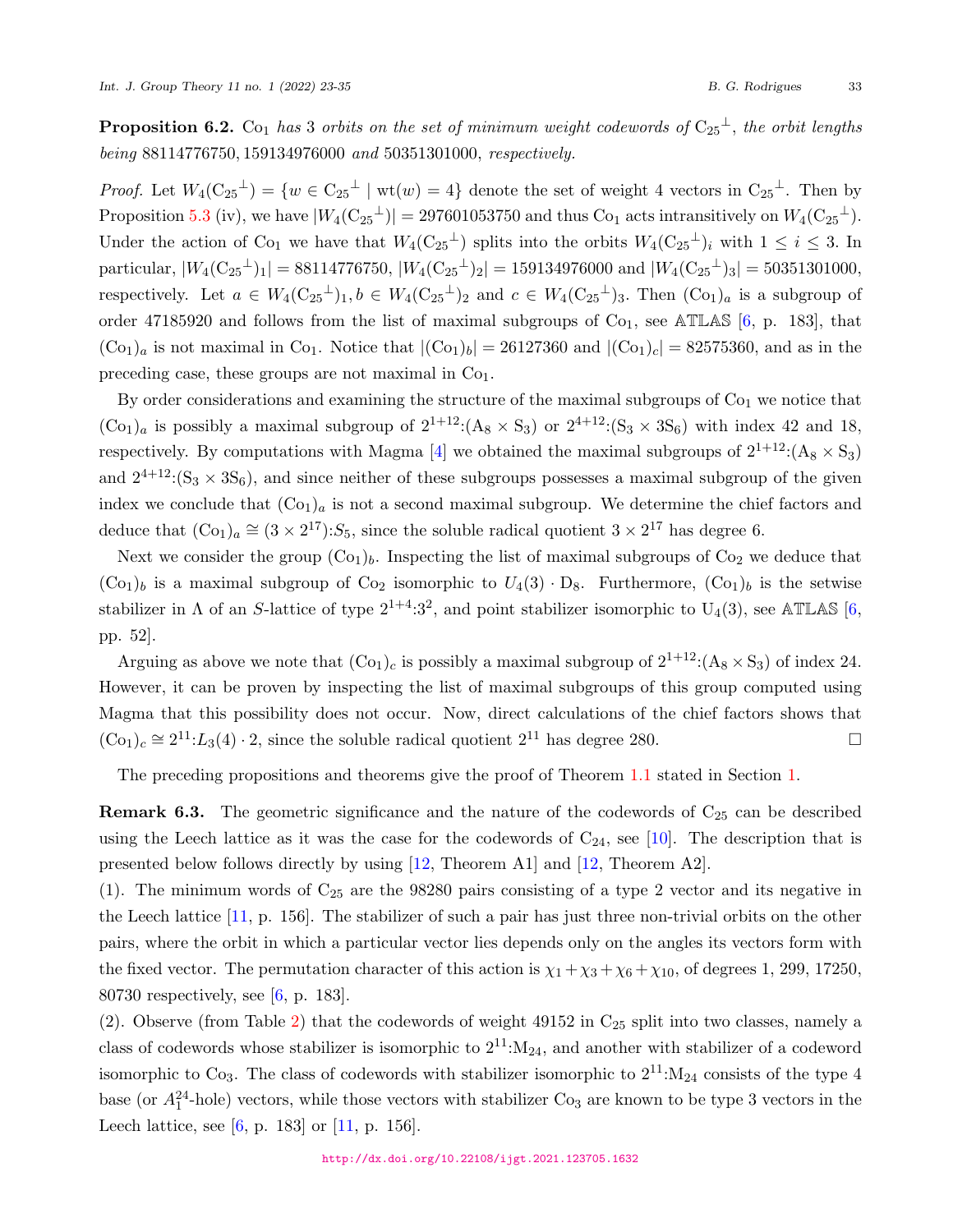(3). A result along the lines of [[10,](#page-11-11) Proposition 5.2] can be obtained for the 1-(98280*,* 51176*,* 51176) design  $D$  invariant under  $Co<sub>1</sub>$ .

(4). Observe that in Proposition [6.2](#page-10-1) we show that the set  $W_4(C_{25}^{\perp})$  of minimum weight codewords of  $C_{25}$ <sup> $\perp$ </sup> is not an orbit of Co<sub>1</sub>. In particular, we give a geometric description of the nature of  $W_4(C_{25}^{\perp})_2$ , tracing it to the Leech lattice, and showed that the stabilizer of a codeword in  $W_4(C_{25}^{\{-1\}})$  is a second maximal subgroup of  $Co<sub>1</sub>$ . It would be of interest to give a geometric description of the nature of the codewords of  $W_4(\mathrm{C}_{25}^{\perp})_1$  and  $W_4(\mathrm{C}_{25}^{\perp})_3$ , respectively.

#### **Acknowledgments**

The author wishes to thank Wolfgang Knapp, for he suggested to examine the Leech lattice modulo 2 applying the general setting provided by Theorem [4.1](#page-4-2) thus giving rise to the question on the combinatorial properties of the 25-dimensional code dealt with in the paper.

The author would also like to thank Eamonn O'Brien for computing the structure of the soluble radical quotients used in the proof of Proposition [6.2](#page-10-1), and the Isaac Newton Institute for Mathematical Sciences, Cambridge, for support and hospitality during the programme *Groups, representations and applications: new perspectives* (supported by EPSRC grant no EP/R014604/1), where part of the research for this paper was undertaken.

#### **REFERENCES**

- <span id="page-11-5"></span>[1] M. Aschbacher, *Sporadic groups*, Cambridge Tracts in Mathematics, **104**, Cambridge University Press, Cambridge, 1994 .
- <span id="page-11-3"></span>[2] E. F. Assmus, Jr and J. D. Key, Designs and their codes. Cambridge Tracts in Mathematics, **103**, Cambridge University Press, Cambridge, 1992.
- <span id="page-11-0"></span>[3] K. Betsumiya and A. Munemasa, On triply even binary codes, *J. Lond. Math. Soc.*, **86** (2012) 1–16.
- <span id="page-11-12"></span>[4] W. Bosma, J. Cannon and C. Playoust, The Magma algebra system I: The user language, *J. Symbolic Comput.*, **24** (1997) 235–265.
- <span id="page-11-7"></span>[5] J. H. Conway, A group of order 8,315,553,613,086,720,000, *Bull. London Math. Soc.*, **1** (1969) 79–88.
- <span id="page-11-4"></span>[6] J. H. Conway, R. T. Curtis, S. P. Norton, R. A. Parker and R. A. Wilson, ATLAS *of finite groups, Maximal subgroups and ordinary characters for simple groups*, With computational assistance from J. G. Thackray. Oxford University Press, Eynsham, 1985.
- <span id="page-11-1"></span>[7] D. Heinlein, T. Honold, M. Kermaier, S. Kurz and A. Wassermann, *Projective divisible binary codes*, In: The Tenth International Workshop on Coding and Cryptography 2017 : WCC Proceedings. Saint-Petersburg, 2017.
- <span id="page-11-2"></span>[8] T. Honold, M. Kermaier, S. Kurz and A. Wassermann, *The lengths of projective triply-even binary codes*, *IEEE Trans. Inform. Theory*, **66** (2020) 2713–2716.
- <span id="page-11-10"></span>[9] W. Knapp, Private communication.
- <span id="page-11-11"></span>[10] B. G. Rodrigues, A projective two-weight code related to the simple group Co<sub>1</sub> of Conway, *Graphs and Combin.*, 34  $(2018)$  509 – 521.
- <span id="page-11-8"></span>[11] R. A. Wilson, The maximal subgroups of Conway's group  $Co<sub>1</sub>$ , *J. Algebra*, **85** (1983) 144–165.
- <span id="page-11-9"></span>[12] R. A. Wilson, Vector Stabilizers and Subgroups of Leech Lattice Groups, *J. Algebra*, **127** (1989) 387–408.
- <span id="page-11-6"></span>[13] R. A. Wilson, *The finite simple groups*, Graduate Texts in Mathematics, **251**, Springer-Verlag London, Ltd., London, 2009.